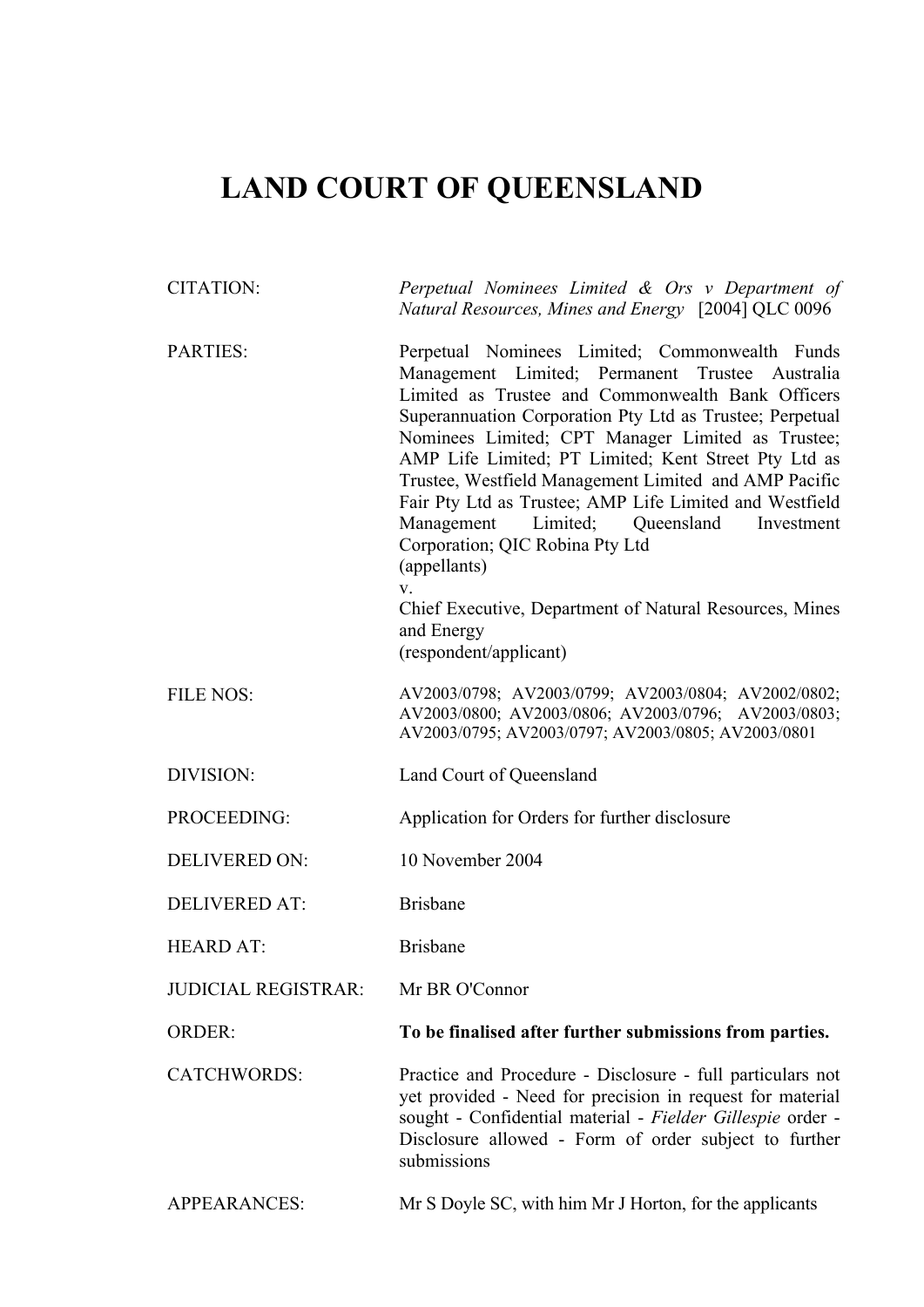|             | Mr D Fraser QC, with him Mr T Quinn for the respondent                                                                              |
|-------------|-------------------------------------------------------------------------------------------------------------------------------------|
| SOLICITORS: | Minter Ellison for the appellants<br>Legal Counsel, Legal Services, Department of Natural<br>Resources and Mines for the respondent |

[1] The appellants have lodged appeals under the *Valuation of Land Act 1944* against determinations by the Chief Executive of the unimproved value of various parcels of land throughout the State. All properties have situated on them major shopping complexes. The relevant date of valuation in all appeals is 1 October 2002. Hearing of the first of the appeals (the Chermside matter) is set to commence on 8 November 2004.

 [2] By way of a further interlocutory step the appellants made application filed on 4 October 2004 for a series of further orders. After further discussions between the parties, only one of the sought orders remains outstanding. The order sought is:

> The respondent file and serve a Supplementary List of Documents by 13 October 2004 having regard to the following classes of documents:

All documents relating to the valuations referred to in Schedule 1A to the appellants' particulars filed 27 August 2004 including:

- (i) documents relating to the making of any agreement between the respondent and landowners with respect to any of those valuations;
- (ii) documents relating to the exercise of the respondent's statutory powers to obtain information from landowners for the purpose of valuing that land.
- [3] Appeal Grounds 14 and 16 are relevant to the orders now sought. These grounds are:
	- "14. Further or in the alternative, the value assessed by the chief executive does not represent the capital sum which the fee simple of the land might be expected to realise if offered for sale on such reasonable terms and conditions as a *bona fide* seller would require assuming that the improvements did not exist. Valuations of comparable properties show that the chief executive failed to achieve appropriate relativity with respect to the value of the subject land.
		- 16. Further or in the alternative, the challenged valuation lacks relativity and comparability with similar land valuations and sales."
- [4] In an affidavit filed on 28 October 2004 the appellants' solicitor, Russell Reid Bowie, states as follows:

 $\mathfrak{D}$ 

"I am informed by Rodney Louis Brett and Michael John Slater, valuers, that they are each frustrated in their endeavours to report on the relativity between the valuations the subject of appeal and the statutory valuations referred to in Schedule 1A to the Appellants particulars filed on 27 August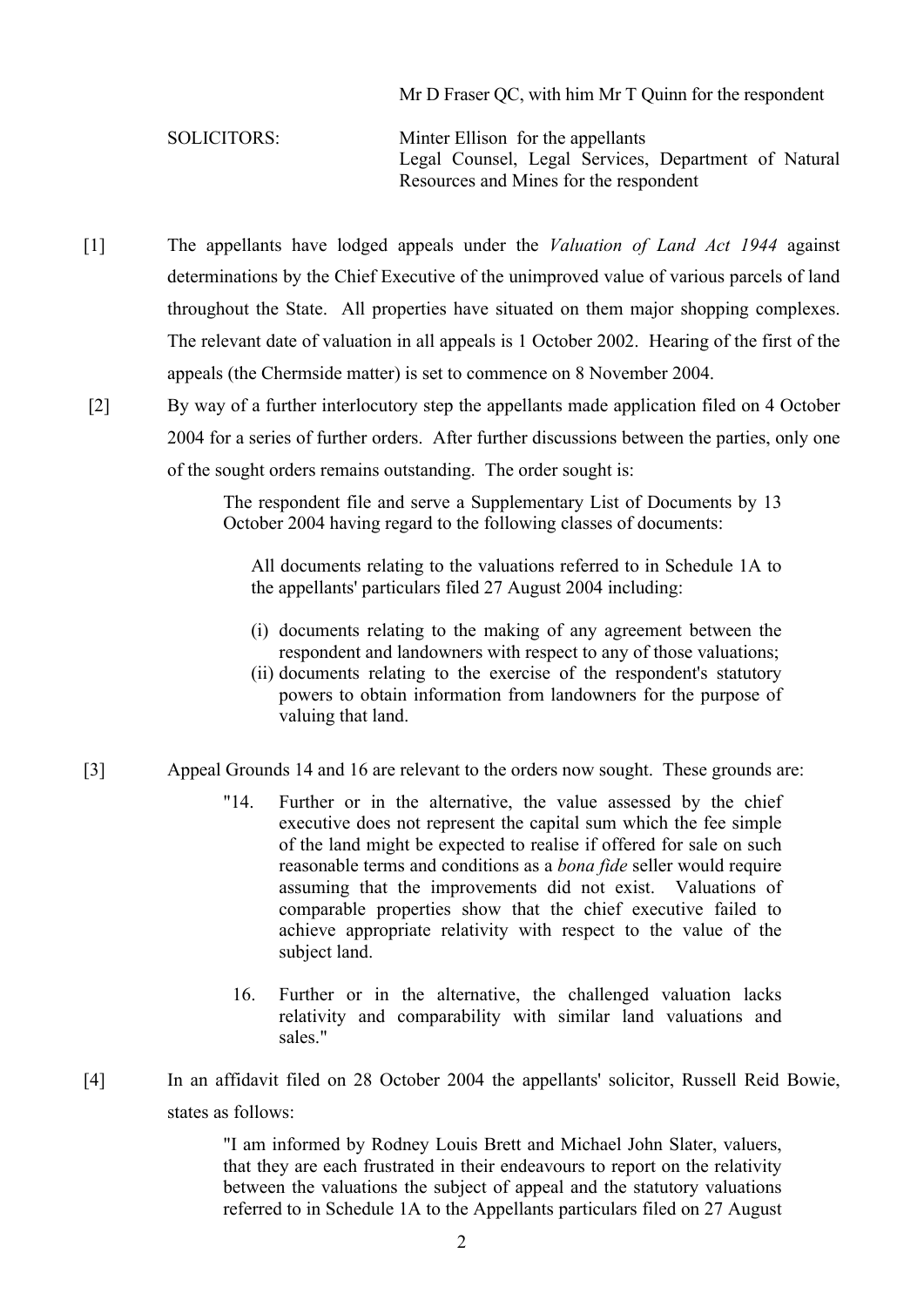2004. Each of those valuers informs me that their analysis will depend upon the information available to the Chief Executive and the use of that information by the Chief Executive in determining the values of the Queensland properties referred to in Schedule 1A and any consideration which the Chief Executive may have given to the national market as it relates to the interstate properties identified in Schedule 1A"

Schedule A is included as an annexure to this decision.

## **Appellants' Submissions**

- [5] In seeking the particular disclosure order, the appellants have made written and oral submissions. Mr Bowie also gave oral testimony. Key points made by the appellants include:
	- There is an objective likelihood that the respondent has not complied with its duty of disclosure on the particular issue in question..
	- The respondent was recently specifically advised in writing by the appellants that relativity will form part of its case at trial.
	- The appellants have mentioned specific classes of decisions which they contend were available to the respondent but not yet disclosed.
	- Appropriate orders can be made to protect any legitimate claim for confidentiality.
	- It is more than the end result (value) that the appellants need to support relativity. One needs to know, for example, what factors were assumed, such as zoning or development approvals, site conditions, access rights, etc.

## **Respondent's Submissions**

- [6] These included:
	- There has been no attempt by the appellants' valuers to support a relativity case in their reports (now exchanged). In particular, there has been no attempt to explain the criteria by reference to which relativity properties are to be assessed against the subject properties.
	- A relativity case would be a substantial task involving investigation of and reference to relevant characteristics of the relativity properties.
	- There has been no proper particularisation of the relativity case by the appellants it is their ground of appeal.
	- The appellants offer no identification of what documents are suggested to exist and how such documents are directly relevant. The application is essentially a "fishing" expedition.
	- There is no basis to assume any further documents are available to be disclosed by the Chief Executive in relation to the relativity properties.
	- The documents in question may be commercially sensitive provided under s.35A of the *Valuation of Land Act 1944*.
	- Particulars provide a focus for disclosure. One comes before the other. Outstanding particulars should be provided by the appellants before the respondent is required to further disclose.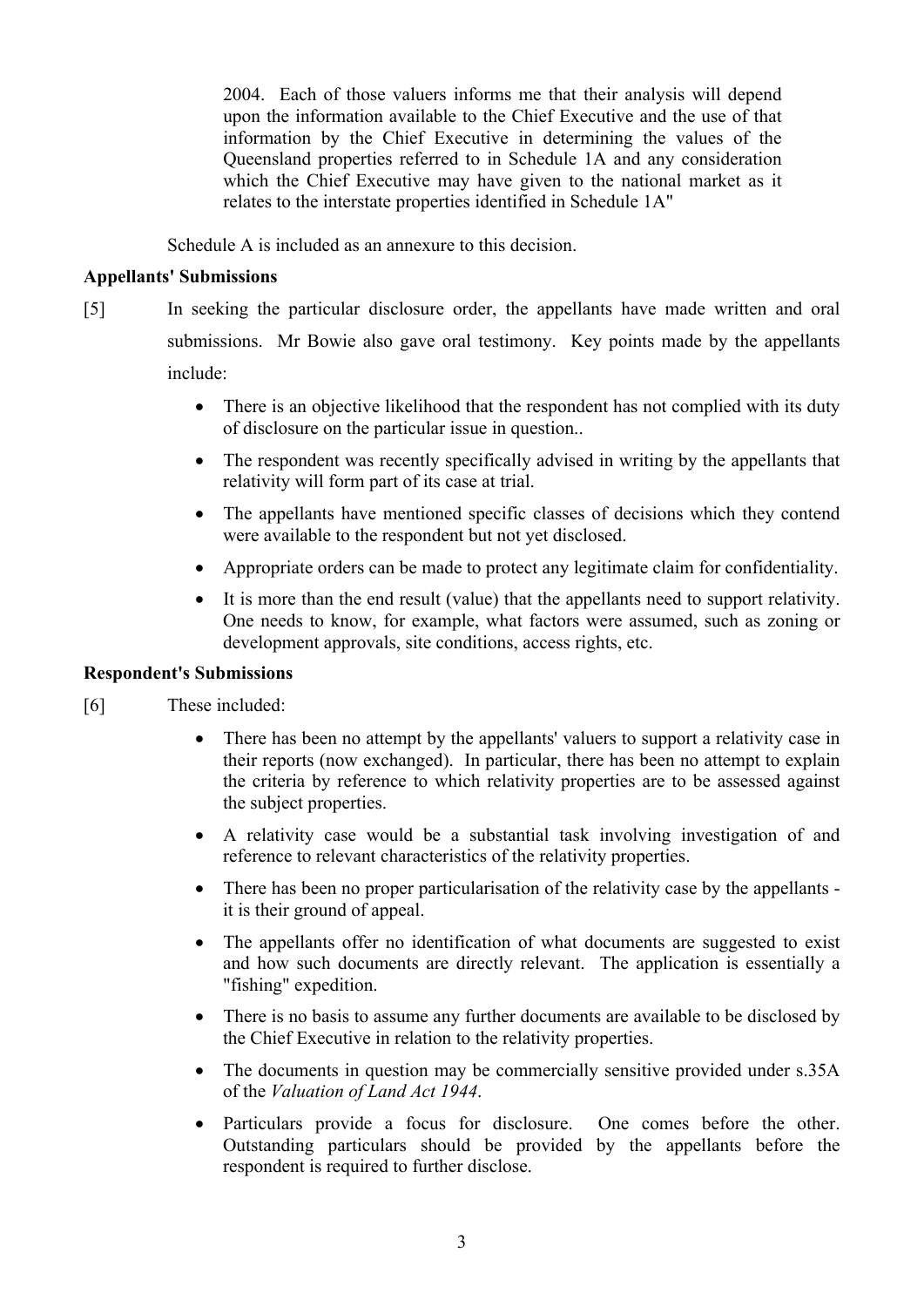## **Consideration of Issue and Conclusion**

- [7] The current law governing disclosure was detailed in the decision of 16 July 2004 on the current matters. (See paragraphs [39] to [43]) Essentially disclosure has to relate to material directly relevant to an issue in the proceedings. As there are no pleadings as such in valuation appeals, it is necessary to go to such aspects as the grounds of appeal and relevant provisions of the *Valuation of Land Act* to ascertain issues in contention. (See discussion on this aspect in decision of 16 July 2004, paragraph [44]) The fact that relativity was nominated in Grounds 14 and 16 of the appeal is an effective foundation for making it an issue.
- [8] Other matters that must be generally considered in arriving at a conclusion in this application are:
	- Disclosure will normally follow provision of particulars, especially if there is doubt as to the level of disclosure required.
	- Granting of an order for disclosure is discretionary.
	- Relativity, while relevant, generally is relegated to a less prominent scale if sales or other methods of comparison are available.
- [9] Three specific arguments raised by the respondent should be mentioned at this stage. First, concern was expressed as to the confidential nature of certain material (presumably produced under a s.35A application) that could be revealed to the appellants in a disclosure. However, this could be conveniently addressed in an appropriate *Fielder Gillespie* order, as has been applied to other matters in the current cases.
- [10] Second, the fact that the appellants may not have presently fully complied with their obligations in production of particulars or disclosure is not critical to the present application - provided the disclosure now sought can properly be made on the information presently available to the respondent.
- [11] Third, while there is a presumption of correctness attaching to the applied valuation roll amounts for the Queensland properties nominated for relativity (in Schedule 1A), this presumption (s.33 *Valuation of Land Act*) can be rebutted. It is a deeming provision only. Thus, if evidence was discovered suggesting error in arriving at the applied figure, the latter could still be open to challenge.
- [12] Considering the application in light of the above, I am of the view that the appellants are entitled to disclosure, but in a limited form.
- [13] As regards to the interstate comparisons, Mr Bowie in his oral evidence (see Transcript p7 and p.10) only requests material in relation to these if in fact the Chief Executive has used them in some way to support the figures on the appeal lands. The Chief Executive should